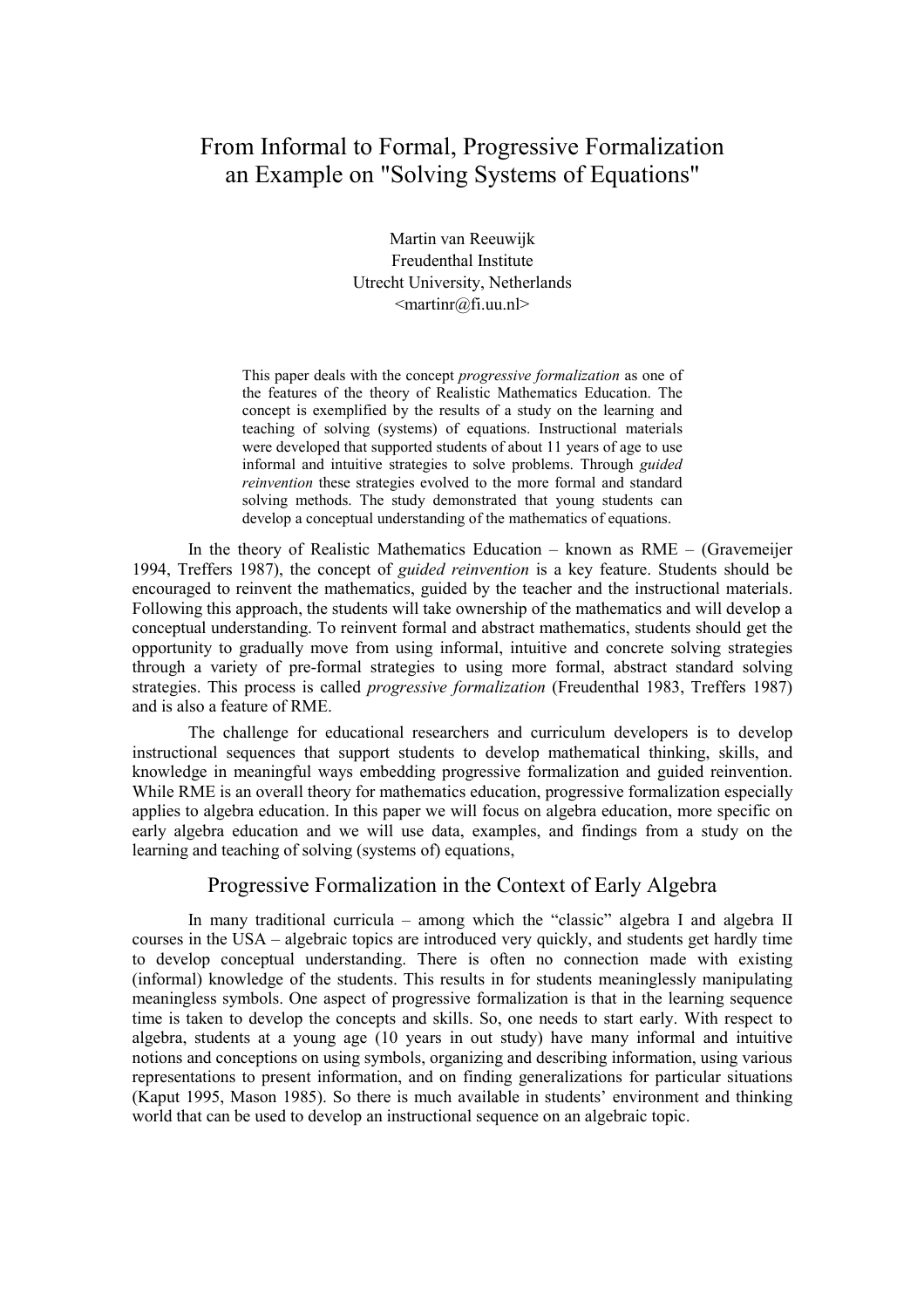### *The Focus of This Paper*

In the *Mathematics in Context* (MiC) curriculum (Wisconsin Center for Educational Research and Freudenthal Institute (Eds), 1995) that was developed for American middle school students (ages 10 to 14) we chose to start the development of algebraic skills and knowledge at an early age, and to use the four years to slowly come to a formal and abstract level. The two characteristics of RME progressive formalization and guided reinvention were two key features of the approach towards algebra in the MiC curriculum that we will elaborate on in the following.

The research that we report on in this paper concentrates on one unit of instruction of the MiC curriculum. *Comparing Quantities* is an instructional unit in the algebra strand of MiC designed for  $6<sup>th</sup>$  grade, and deals with the mathematics of solving (systems of) equations. The question we deal with in this paper is: "Does the chosen approach indeed contribute to a thorough conceptual understanding of the algebra of equations? In other words "Does a realistic approach of the beginning of the algebra of equations contributes to students development in algebraic knowledge and skills insightfully?"

## *Comparing Quantities*, a Concrete Example of Progressive Formalization

*Comparing Quantities* was designed to provide students the opportunity to reinvent the mathematics of unknowns, variables and solving systems of equations. The major contexts of the unit are "shopping problems" in which students learn how to find the values of combinations of items, and to find the values of individual items when the value of combinations of items are known. The unit consists of five sections going from informal to formal mathematics.

The Unit starts with a collection of realistic situations and problems that are close to the world of students. The concept *exchanging* is introduced and students use a variety of informal symbols to present the information (words, pictures).



How many bananas are needed to make the third scale balance? *Figure 1*. Compare and exchange.

In the second section the *combination chart* is introduced as a tool or strategy to find and represent values of combinations. Along the horizontal axis of the chart are the number of items of kind A (large cabinets) and on the vertical axis are the number of items B (small cabinets). The value of a combination of two kinds of items (the length of a combination of small and large cabinets) is put in the corresponding cell in the chart. A move from one cell to another means an exchange of items A for B, resulting in a change of the value of the combination. Students explore and investigate combinations and patterns in the combination charts, and use the charts to find the value of one individual item.

> Ms. Simon wonders how she can design cabinets for a wall of 285 cm long. She decides to go to the cabinet store.

> The cabinets store has a very convenient chart. Using this chart makes it easier to find out how many 60-cm and 45-cm cabinets are needed for a certain wall length.

- 1. Explain how Ms. Simon can find the number of cabinets she needs for a wall.
- 2 Can the cabinet store provide cabinets for exactly 4m/ Explain your answer?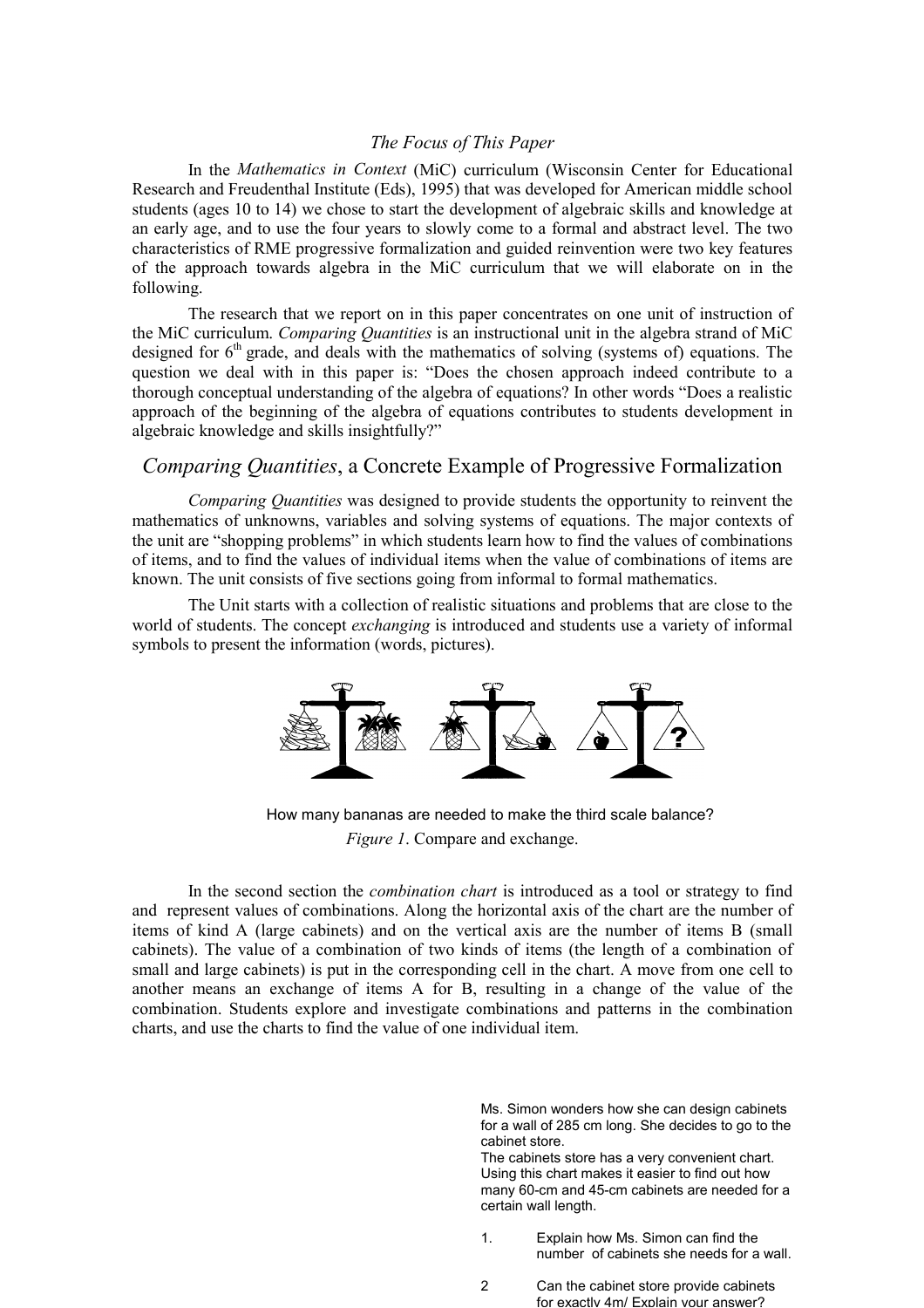# *Figure 2.* Combination chart.

The third section deals with *shopping problems*, and students use exchanging, reasoning strategies, and the combination chart to solve these problems.



Without knowing the prices of a pair of glasses or a pair of shorts, which one is more expensive? Explain how you know

*Figure 3.* Shopping problems, presented in pictures.

In the fourth section, the *notebook notation* is introduced, and students use this strategy to solve problems that deal with combinations of more than two kinds of items. The notebook is similar to a notebook used by a waiter in a restaurant. The columns represent the items that can be ordered (taco, salad, drink), and the price of an order is recorded in the last column. Each line of the notebook represents an order; a combination of items with the corresponding price. Lines in the notebook (the orders) can be combined (added, subtracted, multiplied or divided by a factor) to create new combinations (new orders).

| ъ            | Ы<br>Б         | δ<br>δ<br>ъ    | g           | Ъ            |  |
|--------------|----------------|----------------|-------------|--------------|--|
| <b>ORDER</b> | <b>TACO</b>    |                | SALAD DRINK | <b>TOTAL</b> |  |
| 1            | $\overline{2}$ | 4              |             | \$10         |  |
| 2            | 1              | $\overline{2}$ | 3           | \$8          |  |
| 3            | 3              |                | 3           | \$9          |  |
| 4            | 1              | $\overline{2}$ |             |              |  |
| 5            | 1              | --             | 1           |              |  |
| 6            | $\overline{2}$ | $\overline{2}$ | 1           |              |  |
| 7            | 4              | $\overline{2}$ | 3           |              |  |
| 8            |                |                |             |              |  |
| 9            |                |                |             |              |  |
| 10           |                |                |             |              |  |
|              |                |                |             |              |  |
|              |                |                |             |              |  |

Mario runs a Mexican restaurant and he is very busy. He goes from one table to another, writing down all the orders. On the left you see how he writes the orders on his order pad.

- 1 Some of the orders do not have total prices. What are the prices of the new orders?
- 2 Make up two new orders. What will be the prices of your orders?
- 3 What are the prices of the individual items?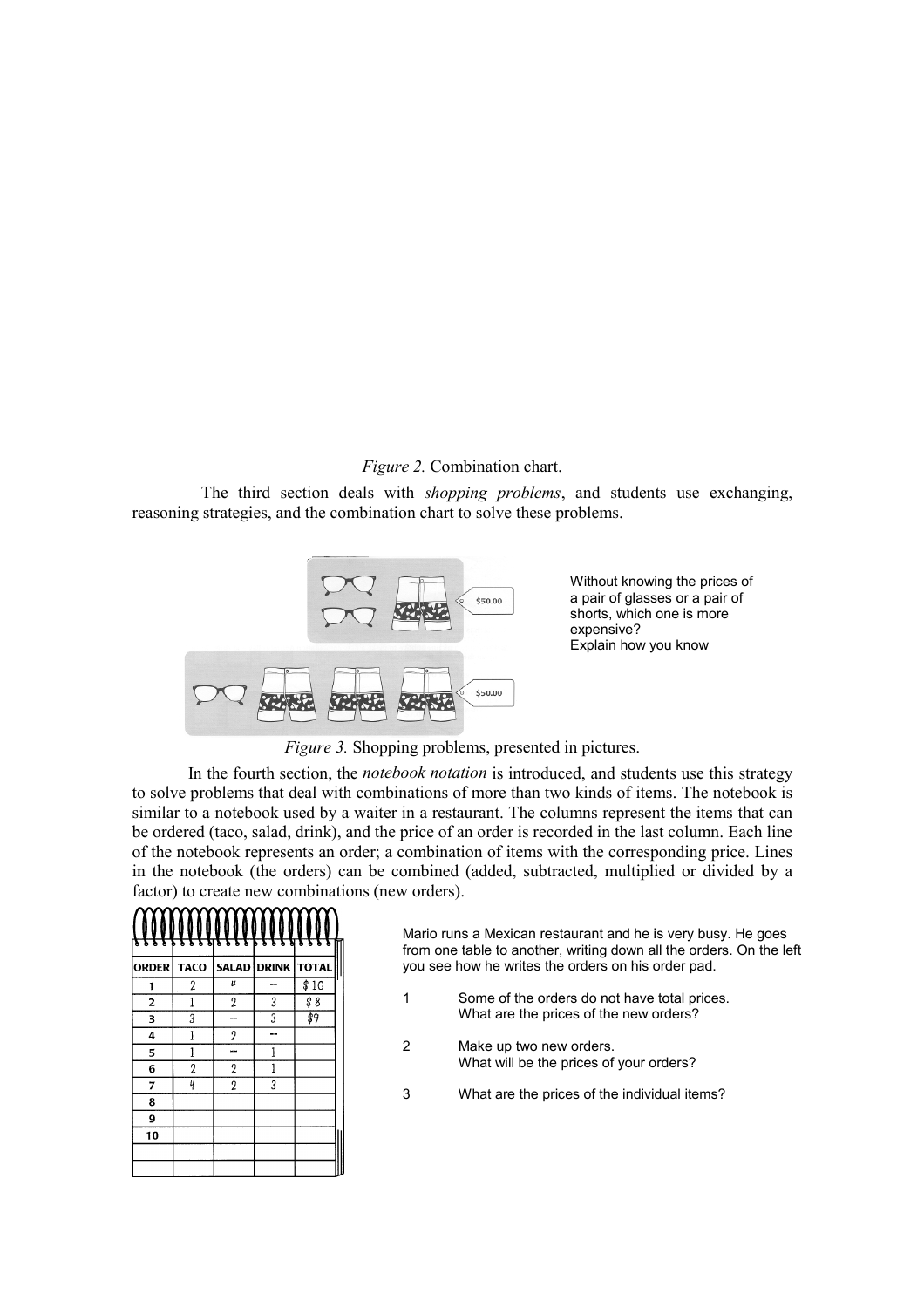#### *Figure 4*, Notebook to write down combinations.

In the last section, the *formal equation* notation is used. Students translate information form a problem situation into an equation and make connections between the different strategies they used in earlier sections.

> Some prices in Mario's restaurant have changed. One taco, two salads and a drink now cost \$6.50. For one taco, four salads, and three drinks you have to pay \$11.50. For \$4.50 you can get one taco and two drinks

- 1 You can make an equation that corresponds to each of he orders. Write down the three equations.
- 2 By combining the orders, you can make new equations.
- What equation do you get when you add the last two orders? 3 Make up two other equations by combining orders.
- 4 Show how you can combine equations to get the equation
- $1S + 1D = 2.50$ . Explain your answer.
- 5 Find the new price for each of the three items.

# Comparing Quantities in the Classroom

The unit was developed and tried out in several cycles (pilot, field test, commercial version), and in each cycle data was collected to capture the teaching learning process: Student work (notebooks of individual students, results of group work, work of individual students on the assessment tasks), field notes and observations reports, and interviews with teachers.

For the purpose of this paper we restricted ourselves to data that illustrates students' progress over the course of the unit. From four classes in the field test with very complete data we distinguished six different groups of students. Each group demonstrates another way of learning. In the following we only briefly summarize the learning of the students, using exemplary students from each group. Extensive reports on student learning will be published in an upcoming full report on this study.

#### *Andy and Michael*

Andy and Michael were bright students who thought everything was easy for them, sometimes even too easy. Especially Michael got bored. His work showed that he had a somewhat arrogant or superior attitude towards the use of contexts and pre-formal strategies.

Andy and Michael seemed to know the formal mathematics of equations from the very beginning of the unit. They were not interested in the pre-formal strategies that are used in the unit. Michael used letters to stand for words already in the first section. He was not interested in combination charts and notebooks. When equations were finally introduced in section E, the unit did not seem to be boring any more. From then on, he wrote everything down very carefully, and he even explained what he was doing.

Andy's work showed a similar progress through the unit. He did not do much, but he sort of woke up in the last section. He suddenly started to write equations and he also made the connection with the combination chart and the notebook.

#### *Amanda and Mary*

Amanda and Mary had problems with organizing their work as they had so many things on their mind. They needed structure.. Amanda and Mary worked very concentrated on the combination charts and the notebooks However, they did not seem not to understand the meaning of these strategies and why they were used. In the last section though, Amanda used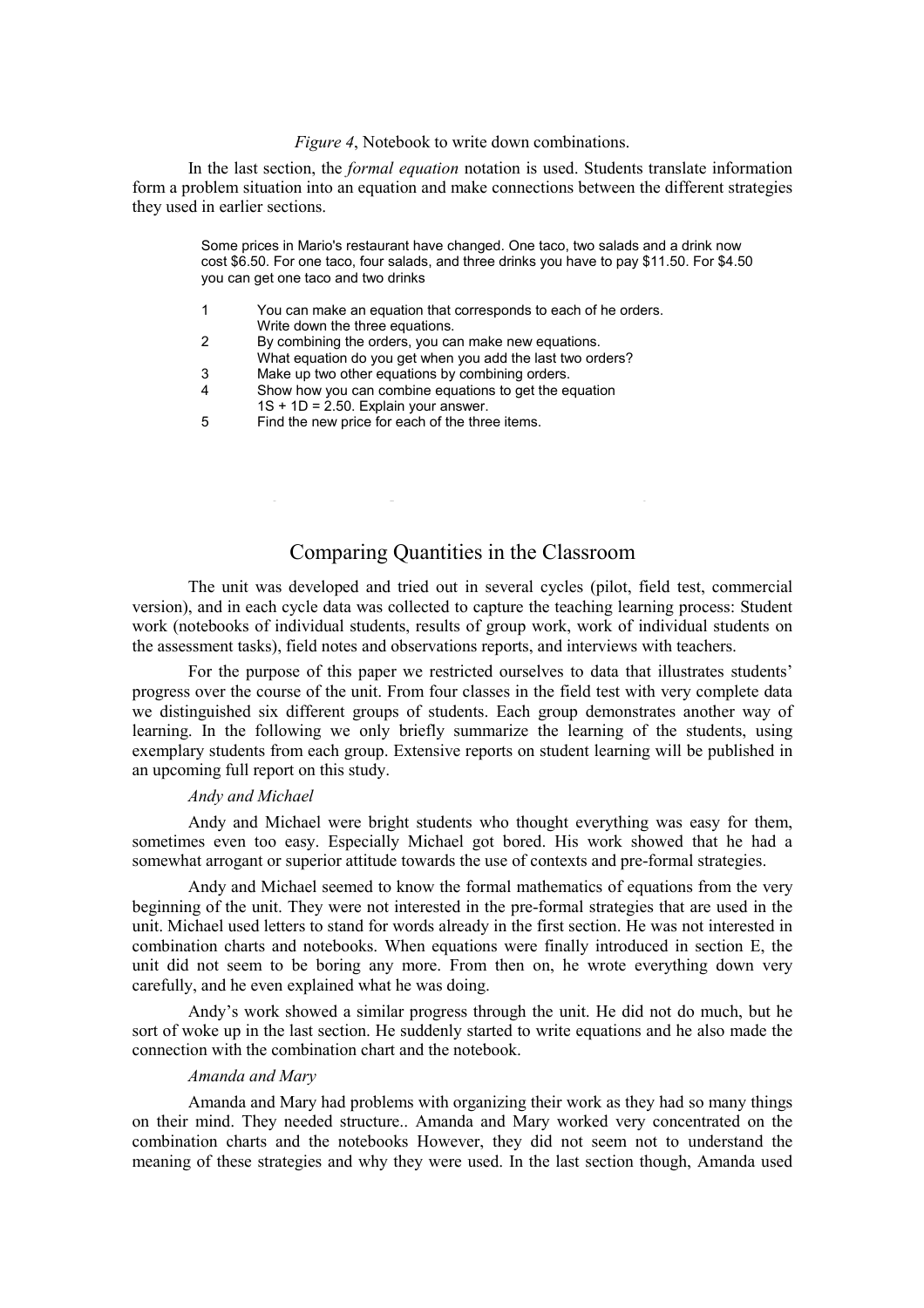equations and explained how to combine two equations, but it is not clear if she really understood what the equations stood for.

Mary followed a similar path through the unit: nicely filling out combination charts and notebooks, but it is not clear if she understood the strategies. In section E, Mary did not get to the level of formalization; she did not how to write equations using the formal mathematical notation. Amanda and Mary liked the pre-formal strategies, and preferred these strategies to solve problems above the formal equations.

#### *Louise and Beth*

Louise and Beth did everything as they were told to do, by the teacher or by the unit. They were average students who did even the simplest calculations on paper in their notebooks.

Their notebooks provide examples of careful reasoning and they gave clear explanations for their conclusions. The process Louise and Beth went through – from the level of verbal reasoning to level of using formal mathematical notation and reasoning – can be easily followed. They used the combination chart and the notebook for solving problems in sections B, C, and D, and they understood these strategies. In section E, both students made the connection between the pre-formal strategies and the formal equations.

#### *Erik and Jeff*

Erik and Jeff had difficulty concentrating on the problems and finishing their work. They were somewhat sloppy, and did not explain much of their way of thinking.

Erik preferred pictures and tried to draw equations with pictures from section B on. For Jeff and Erik, combination charts and notebooks seemed to be just a nice way of writing down the solutions to the problems, that they got through reasoning with (picture) equations. They did not seem to use these strategies (combination chart, notebook) to solve the problems. Erik and Jeff wrote and used formal equations in the last section, but did not make the connection with the chart and notebook explicit.

#### *Harry*

It seemed that Harry took his own path in many ways; he had some original ways of writing information down. He sometimes created something which had nothing to do with the problems. These additions were correct but not related to the question. Harry made progress during this unit but he did not seem to achieve the formal level that most students got to. He did not understand the structure of systems of equations.

#### *Joni*

Joni went through the unit following the intended learning trajectory as intended and expected. She was also able to explicate her thinking on paper in her notebook. She used figures and pictures in very efficient and informative way. Joni wrote her answers carefully down and explained them also. Her notebook is a very nice example of the learning process she went through.

Joni started to solve problems with the help of pictures and during the unit she developed ways to put her statements in more mathematical form. The following example of Joni's work comes from section D where she created her own kinds of equations, before they were formally introduced in the unit. The problem is about three chickens (Small, Medium, Large) and their weights. Given is: small and large together weigh 8.5 kg; Medium and Large weigh 10.6 kg; and Medium and Small weigh 6.1 kg.

$$
\frac{\rho_0}{\rho_1} = \frac{23 - \text{chickens}}{24 + 2m + 2k} = \frac{26.2}{26}
$$
\n1) 24 + 2m + 2k = 26.2\n  
\n1) 1 k = 12.6\n  
\n1) 1 k = 12.6\n  
\n1) 1 k = 12.0\n  
\n10 = 12.0\n  
\n10 = 20\n  
\n10 = 20\n  
\n11.0\n  
\n12.0\n  
\n13.0\n  
\n14.0\n  
\n15.0\n  
\n16.0\n  
\n17.0\n  
\n18.0\n  
\n19.0\n  
\n10.0\n  
\n10.0\n  
\n11.0\n  
\n12.0\n  
\n13.0\n  
\n14.0\n  
\n15.0\n  
\n16.0\n  
\n17.0\n  
\n18.0\n  
\n19.0\n  
\n10.0\n  
\n10.0\n  
\n11.0\n  
\n12.0\n  
\n13.0\n  
\n14.0\n  
\n15.0\n  
\n16.0\n  
\n17.0\n  
\n18.0\n  
\n19.0\n  
\n10.0\n  
\n10.0\n  
\n10.0\n  
\n10.0\n  
\n10.0\n  
\n10.0\n  
\n10.0\n  
\n10.0\n  
\n10.0\n  
\n10.0\n  
\n10.0\n  
\n10.0\n  
\n10.0\n  
\n10.0\n  
\n10.0\n  
\n10.0\n  
\n10.0\n  
\n10.0\n  
\n10.0\n  
\n10.0\n  
\n10.0\n  
\n10.0\n  
\n10.0\n  
\n10.0\n  
\n10.0\n  
\n10.0\n  
\n10.0\n  
\n10.0\n  
\n10.0\n  
\n10.0\n  
\n10.0\n  
\n10.0\n  
\n10.0\n  
\n10.0\n  
\n10.0\n  
\n10.0\n  
\n10.0\n  
\n10.0\n  
\n10.0\n  
\n10.0\n  
\n10.0\n  
\n10.0\n  
\n10.0\n  
\n10.0\n  
\n10.0\n  
\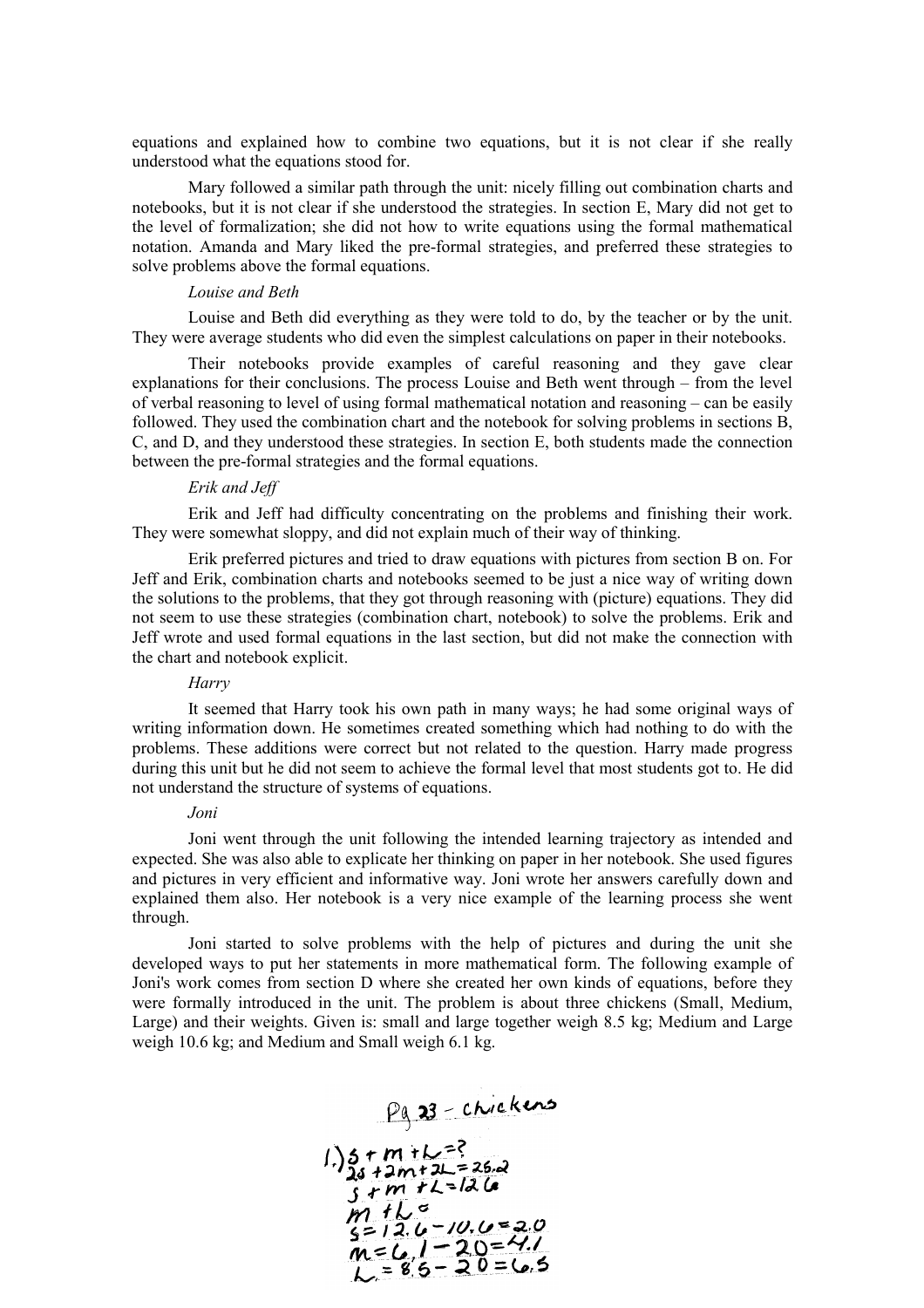#### *Figure 11*. Example of Joni's reasoning for the chicken problem

At the end of the unit, Joni understood the combination chart and notebook, as well as the formal equations. Joni showed that she understood the connection between the different strategies and produced her own examples of these kinds of problems.

# Results and conclusions

The teachers were pleased with students' mathematical development during the three weeks they worked on the unit. The interviews with the teachers and the observations confirm that most students had really learned mathematics, that they had progressed to at least preformal levels, and that they had a good time with the mathematics itself as well.

The unit builds on existing intuitive and informative knowledge students bring in. The realistic problem situations in the unit brings the mathematics to students' own world, and over the course of the unit, their world is extended with, combination chart, notebook, and equations. The teachers orchestrated this learning process. With the instructional materials they guided the students in the process of (re-)inventing the algebra of equations. Teachers a difficult time to accept that students had to do the work. After a couple weeks, however, they recognized the positive effects on student learning, that students took ownership.

#### *Student Learning*

The student work gives a comprehensive picture of students' learning.. Different kinds of students (weak, average, good performers) were analyzed so we had information about the average students' progress as well as the progress of other students. We have learned how students developed the mathematical concepts related to the algebra of equations, and they developed a conceptual understanding insightfully.

The group of *average* students (like Amanda, Mary, Louise, Beth, Jeff, Erik) seemed to benefit the most of the realistic approach. To the majority of the students the mathematics made sense, and they learned how to solve (systems) of equations. Students like Louise, who needed a lot of structure and wrote much in their notebooks, were able to understand the different strategies and eventually invented their own ones.

*Bright* students (like Michael, Andy, and Joni) also developed new mathematical thinking and reasoning skills. Joni went through the unit very consciously. She did all the problems and got the opportunity to develop and use more abstract and formal strategies before they were introduced in the unit. Andy and Michael were already thinking at a formal level at the beginning of the unit. Michael got bored. However, students like Michael also got something valuable from this unit: the realistic contexts helped to get a more thorough understanding of the formal equations, and he learned to reflect on the meaning of the formal mathematics.

*Weaker* students like Harry followed their own ways, and did not develop a good understanding of combination chart, notebook, or equations, but these students made progress: The very informal and intuitive ways they used in the beginning of the unit evolved to more systematic notations.

#### *From Informal to Formal*

Students used the strategies that are introduced in *Comparing Quantities* in various ways. Some students used the exchange strategy, combination chart, or notebook as "puzzles"; as tools on themselves, not connected to the problem situation that they were solving. Other students used the strategies only as schemes to record their solutions in. Solutions that they got by using guess  $\&$  check and reasoning strategies, or by using equations. However, the majority of the students used the strategies to develop a conceptual understanding of the mathematics of solving (systems of) equations in the context of shopping problems.